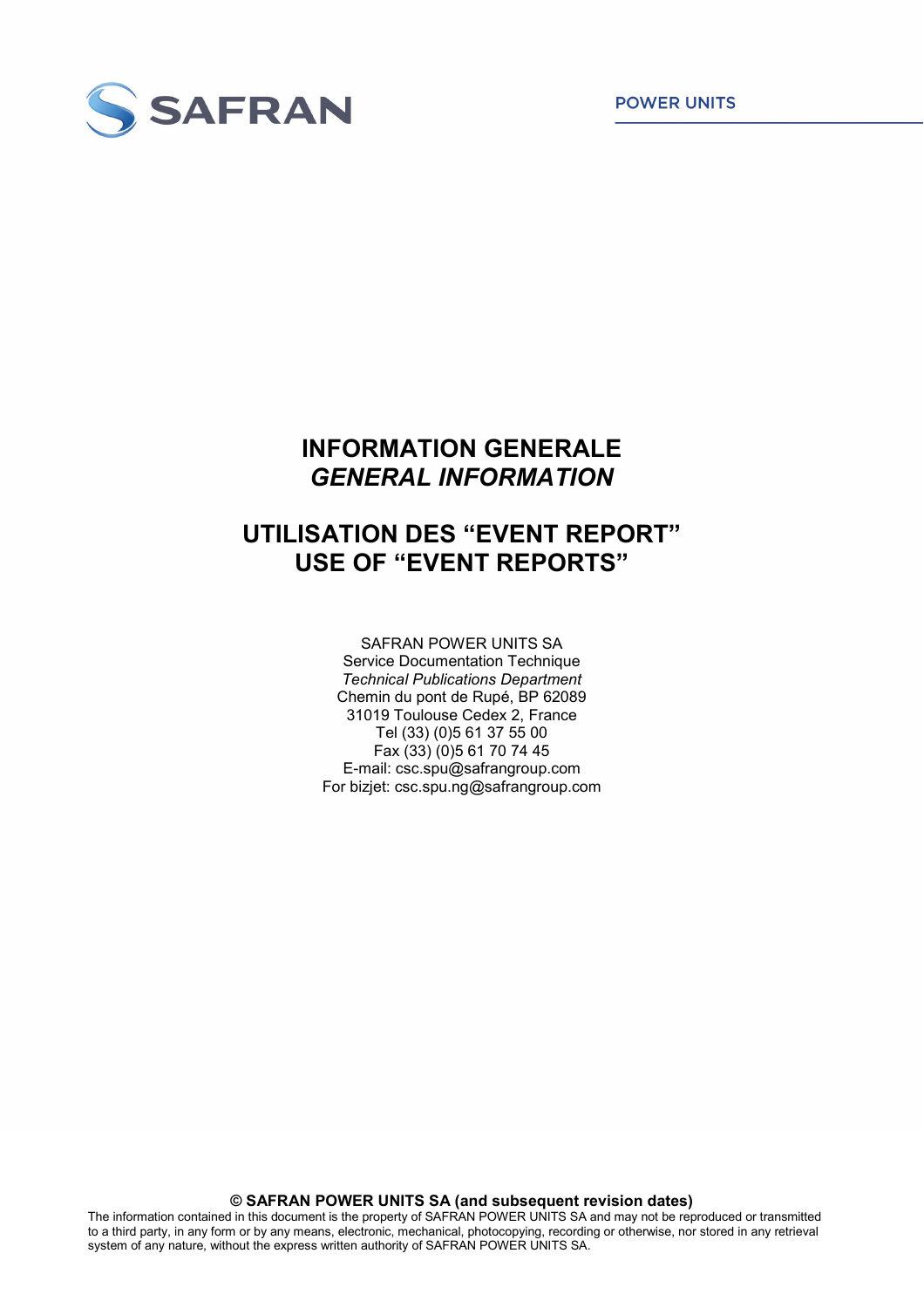

#### *1.* **Généralités /** *General*

Ce document est destiné à tous les utilisateurs de produits Safran Power Units il a pour but de porter à leur connaissance la mise en place d'un formulaire "Event Report" (CT 499). Ce formulaire permet aux utilisateurs de signaler les problèmes rencontrés lors de l'utilisation ou de la maintenance des produits Safran Power Units.

Cette démarche a pour but d'améliorer le service rendu aux utilisateurs et, dans le cadre du DOA, d'assurer le suivi de navigabilité des produits Safran Power Units.

#### *2.* **Application /** *Application*

Le formulaire "Event Report" est à utiliser dès qu'un problème d'utilisation ou de maintenance est rencontré.

Ce formulaire est à expédier au Support Clients de Safran Power Units (adresse et modalités d'expédition mentionnées au bas du formulaire).

#### *3.* **Contenu /** *Content*

Le formulaire est transmis aux utilisateurs sous la forme d'un fichier Microsoft ® Excel, un modèle vierge est aussi inclus dans cette lettre de service. Les informations demandées dans le formulaire "Event Report" permettent aux spécialistes de Safran Power Units de mieux cerner le problème rencontré. Il est donc important de compléter ce formulaire de façon très précise et avec le maximum d'information possible.

*This document is issued to all users of Safran Power Units products.*

*The purpose of the service letter is to inform users of the introduction of an "Event Report" (CT 499).*

*This Event Report will enable users to identify problems encountered on the product whilst in service or during maintenance.*

*The goal of this exercise is to improve the support provided to users and, as a part of the DOA, to ensure continued airworthiness of Safran Power Units products.*

*The Event Report is to be used whenever an operating or maintenance problem occurs. The report is to be sent to Safran Power Units Technical Support (address and instructions at the bottom of each page of the Event Report).*

*The Event Report is sent to users in Microsoft ® Excel file form. A blank report is also attached to this service letter.*

*The information requested in the Event Report is used by Safran Power Units specialists to accurately identify the problem that has occurred.*

*It is therefore very important that the information given is precise and complete.*